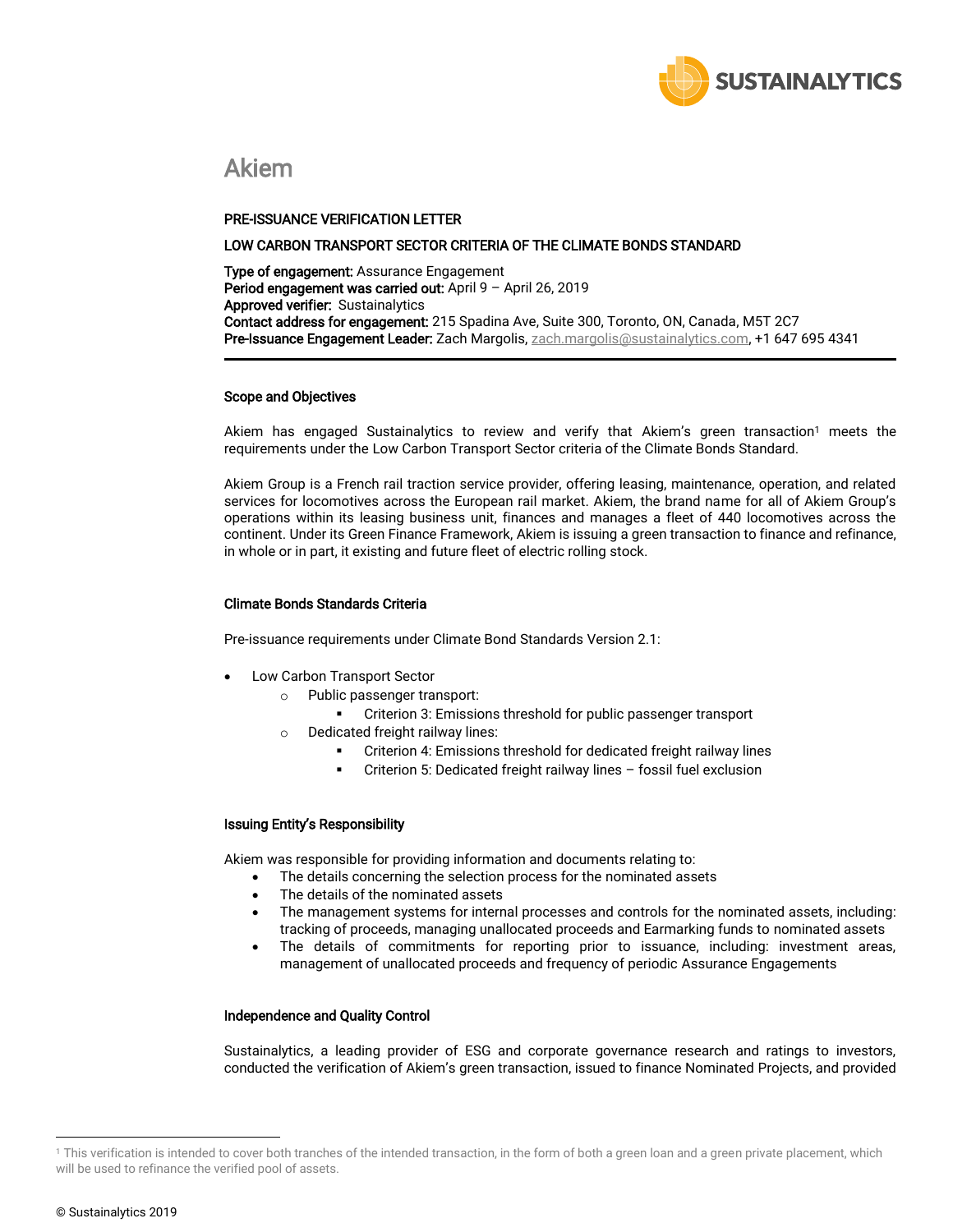

an independent opinion informing Akiem as to the conformance of the green transaction with the Pre-Issuance requirement and Low Carbon Transport Sector criteria of the Climate Bonds Standard.

Sustainalytics has relied on the information and the facts presented by Akiem. Sustainalytics is not responsible it any aspect of the Nominated Projects referred to in this opinion including estimates, findings, opinions, or conclusions are incorrect. Thus, Sustainalytics shall not be held liable if any of the information or data provided by Akiem management and used as a basis for this assessment were not correct or complete.

Sustainalytics makes all efforts to ensure the highest quality and rigor during its assessment process and enlisted its Sustainability Bonds Review Committee to provide oversight over the assessment of the transaction.

# Verifier's Responsibility

The work undertaken as part of this engagement included conversations with relevant Akiem employees and review of relevant documentation to confirm the green transaction's conformance with the Climate Bonds Certification Pre-Issuance Requirements, which include:

- Conformance of Akiem's green transaction with the Climate Bonds Standard Version 2.1
- Conformance with the Technical Criteria of the Low Carbon Transport sector criteria
- Conformance with the Internal Processes & Controls requirements
- Conformance with Reporting Prior to Issuance requirements

## Basis of the Opinion

Sustainalytics conducted the verification in accordance with the Climate Bond Standard Version 2.1 and with International Standard on Assurance Engagements 3000 – Assurance Engagements other than Audits or Reviews of Historical Information.

Sustainalytics planned and performed the verification by obtaining evidence and other information and explanations that Sustainalytics considers necessary to give limited assurance that the Akiem Green transaction meets the requirements of the Climate Bond Standard. Upon reviewing evidence and other information, Sustainalytics is of the opinion that Akiem will ensure compliance with Climate Bond Standard requirements.

## **Conclusion**

Akiem intends to issue a green transaction to finance and refinance investments in its fleet of electric rolling stock. Based on the limited assurance procedures conducted, nothing has come to Sustainalytics' attention that causes us to believe that, in all material aspects, Akiem's transaction is not in conformance with the Low Carbon Transport criteria of the Climate Bond Standard Pre-Issuance Requirements.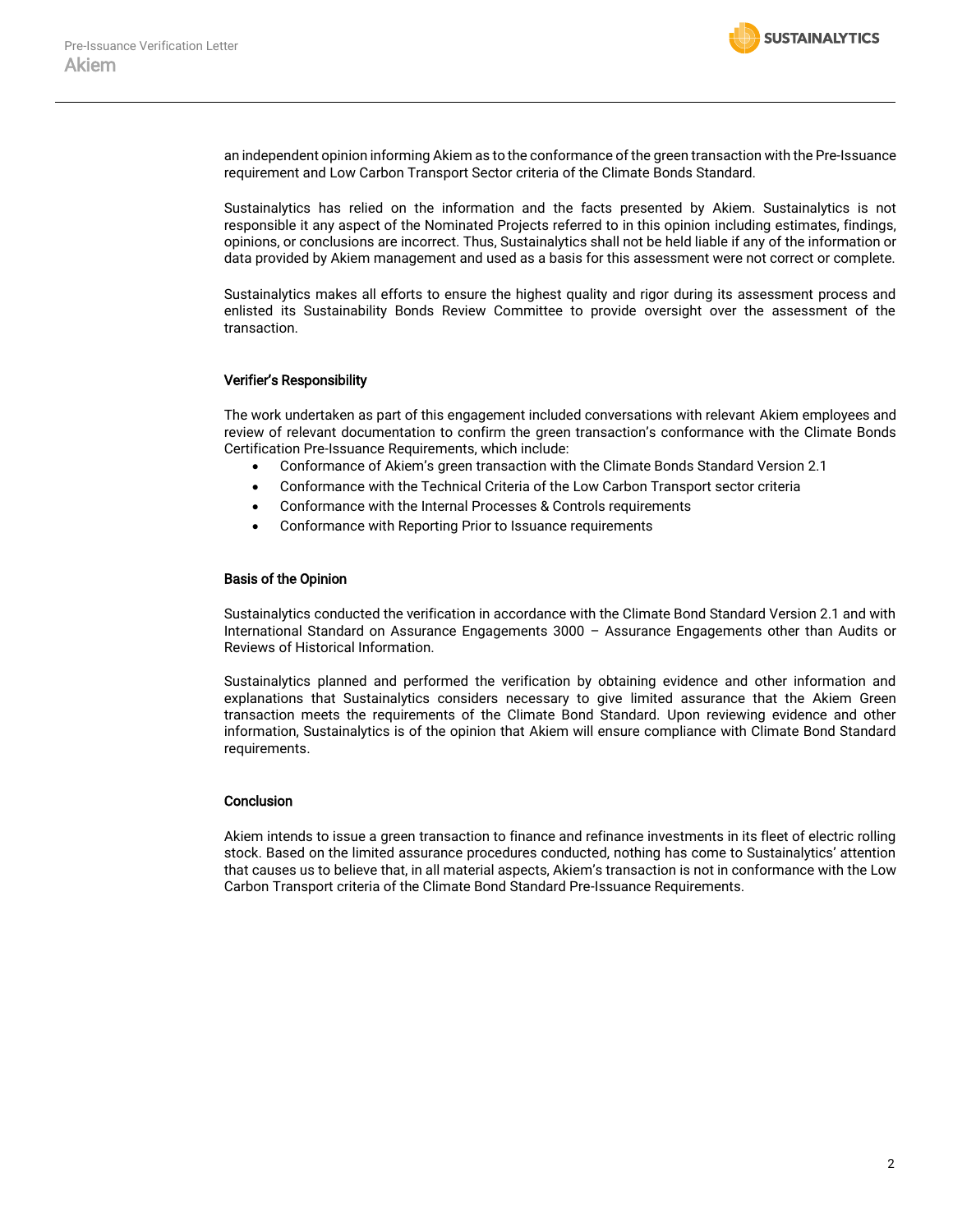

Schedule 1: Detailed Overview of Nominated Projects and Assets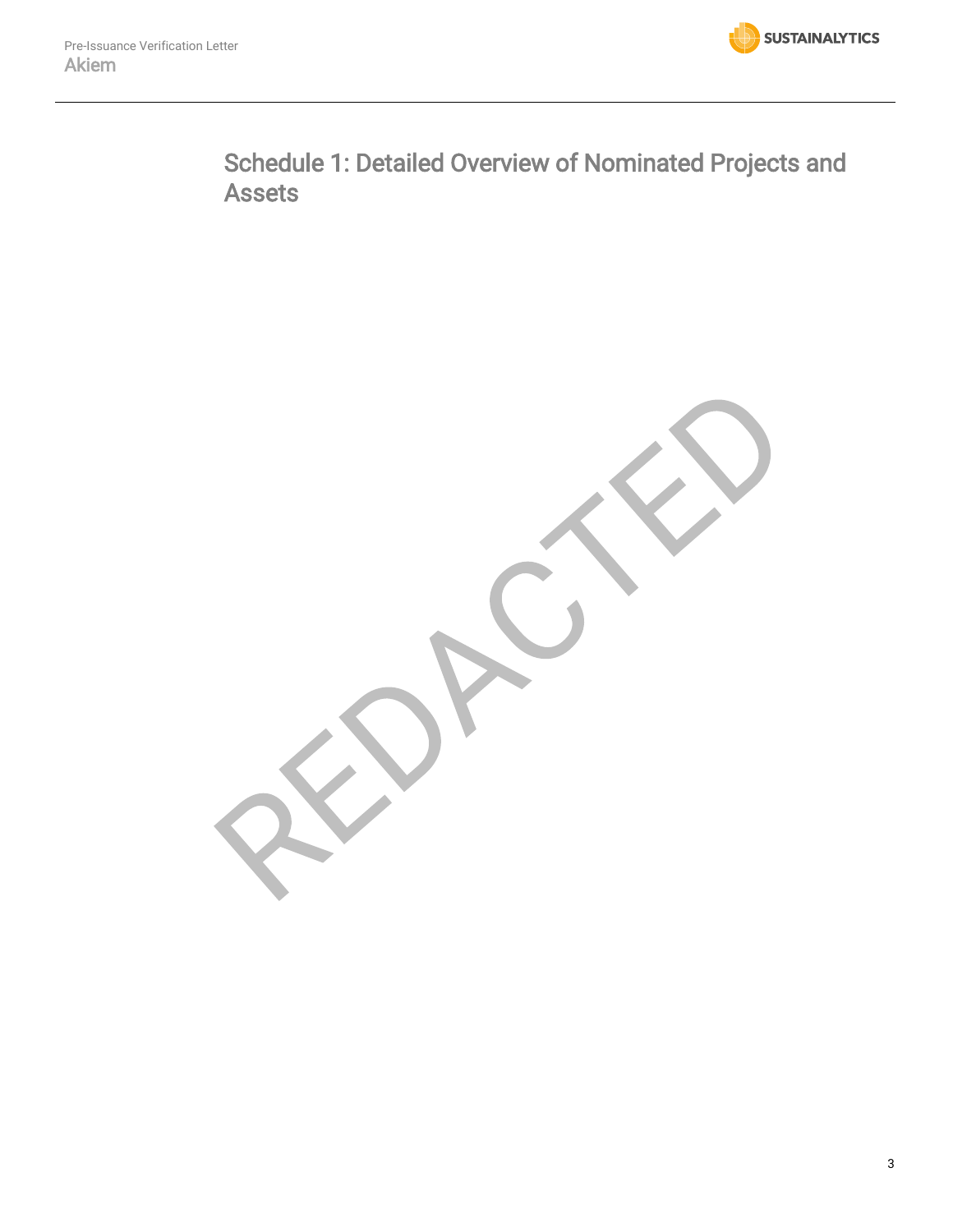

# Schedule 2A: Pre-Issuance General Requirements

| Selection of<br><b>Nominated Projects</b> | 1.1 Statement on the environmental objectives of the bond                                                                           |
|-------------------------------------------|-------------------------------------------------------------------------------------------------------------------------------------|
| and Assets:                               | 1.2 Confirmation that Nominated Projects and Assets meet the Climate Bonds<br>criteria                                              |
|                                           | 1.3 Document a list of Nominated Projects and Assets                                                                                |
|                                           | 1.4 Confirmation that Nominated Projects and Assets will not be nominated to<br>other Climate Bonds                                 |
|                                           | 1.5 Confirmation that Net Proceeds of the Green Bond shall not be greater<br>than the value of the Nominated Projects and Assets    |
| Internal Processes and                    | 2.1.1 Tracking of proceeds                                                                                                          |
| Controls                                  |                                                                                                                                     |
|                                           | 2.1.2 Managing of unallocated proceeds                                                                                              |
|                                           | 2.1.3 Earmarking funds to Nominated Projects and Assets                                                                             |
| Reporting Prior to<br>Issuance            | 3.1.1 Investment area of Nominated Projects and Assets                                                                              |
|                                           | 3.1.2 Intended types of temporary investments for the management of<br>unallocated proceeds                                         |
|                                           | 3.1.3 Approach of Verifier                                                                                                          |
|                                           | 3.1.4 Whether periodic Assurance Engagement will be undertaken, and the<br>expected frequency of any periodic Assurance Engagements |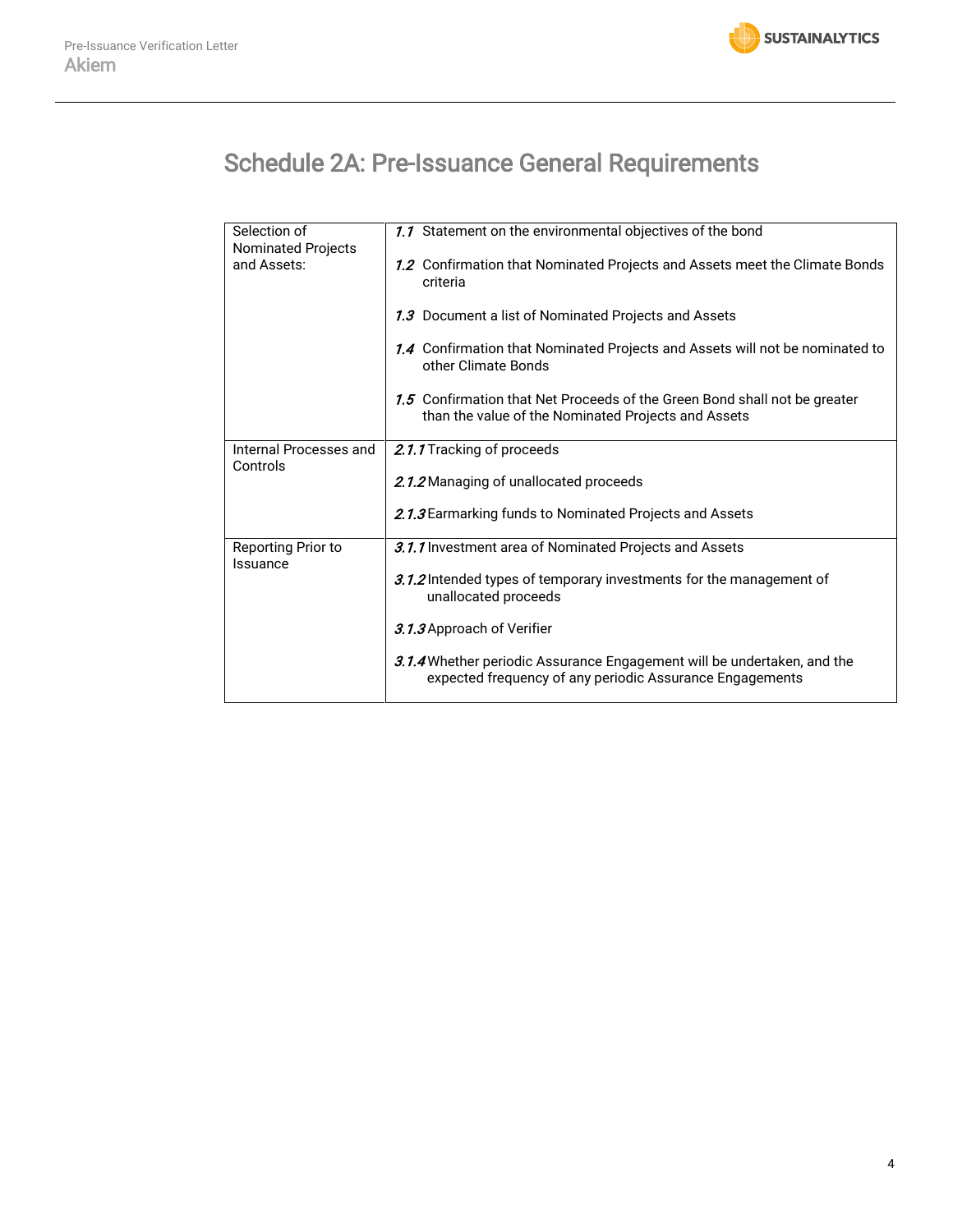

# Schedule 2B: Conformance to the Pre-Issuance Requirements

| <b>Procedure Performed</b>                                                                          | <b>Factual Findings</b>                                                                                                                                                                                                                                                                                                                                                                                                                                                                                                                                                                                                                                                                                                                                                                                                                                                                                                                                                                                                                                                                                                                                                                                                                                                                                                                                                                                                                  | <b>Error or</b><br><b>Exceptions</b><br><b>Identified</b> |
|-----------------------------------------------------------------------------------------------------|------------------------------------------------------------------------------------------------------------------------------------------------------------------------------------------------------------------------------------------------------------------------------------------------------------------------------------------------------------------------------------------------------------------------------------------------------------------------------------------------------------------------------------------------------------------------------------------------------------------------------------------------------------------------------------------------------------------------------------------------------------------------------------------------------------------------------------------------------------------------------------------------------------------------------------------------------------------------------------------------------------------------------------------------------------------------------------------------------------------------------------------------------------------------------------------------------------------------------------------------------------------------------------------------------------------------------------------------------------------------------------------------------------------------------------------|-----------------------------------------------------------|
| Verification of<br>requirements specified<br>under Selection of<br>Nominated Projects and<br>Assets | 1.1 The objective of the transaction is to primarily use<br>proceeds to finance or refinance electric rolling stock,<br>including locomotives and electric multiple unites<br>(EMUs).<br>1.2 The Nominated Projects and Assets meet the Low<br>Carbon Transport Sector criteria of the Climate Bond<br>Standard:<br>Criterion 3: All infrastructure, infrastructure<br>upgrades, rolling stock and vehicles for electrified<br>public transport pass this criterion, including<br>electrified rail.<br>Criterion 4: All infrastructure, infrastructure<br>$\bullet$<br>upgrades and rolling stock for electrified freight<br>rail lines pass this criterion.<br>Criterion 5: Infrastructure and rolling stock for<br>$\bullet$<br>railway lines that are built with the over-riding<br>objective of transporting fossil fuels do not<br>qualify under the standard. Akiem's management<br>has confirmed that the nominated assets will not<br>be dedicated for the transport of fossil fuels.<br>1.3 The Nominated Projects and Assets include a<br>portfolio of assets which, as of December 31 2018,<br>consists of 298 electric locomotives. Refer to<br>Schedule 1 for further detail.<br>1.4 Akiem's management confirms that the projects shall<br>not be nominated to other Climate Bonds.<br>1.5 Akiem's management confirms that the net proceeds<br>of the transaction shall not be greater than the value<br>of the projects. | None                                                      |
| Verification of<br>requirements specified<br>under Internal<br><b>Processes and Controls</b>        | 2.1.1 Akiem's management confirms that proceeds will be<br>segregated and tracked in a systematic manner and<br>will be exclusively used to finance Nominated<br>Projects.<br>2.1.2 Akiem's management confirms that pending<br>allocation, proceeds will be held in cash deposits or<br>money market instruments, in line with Akiem's<br>liquidity guidelines.<br>2.1.3 Akiem's management has confirmed that the<br>proceeds from the transaction will be tracked by the<br>Project Financing & Treasury department using<br>existing internal tracking systems.                                                                                                                                                                                                                                                                                                                                                                                                                                                                                                                                                                                                                                                                                                                                                                                                                                                                      | None                                                      |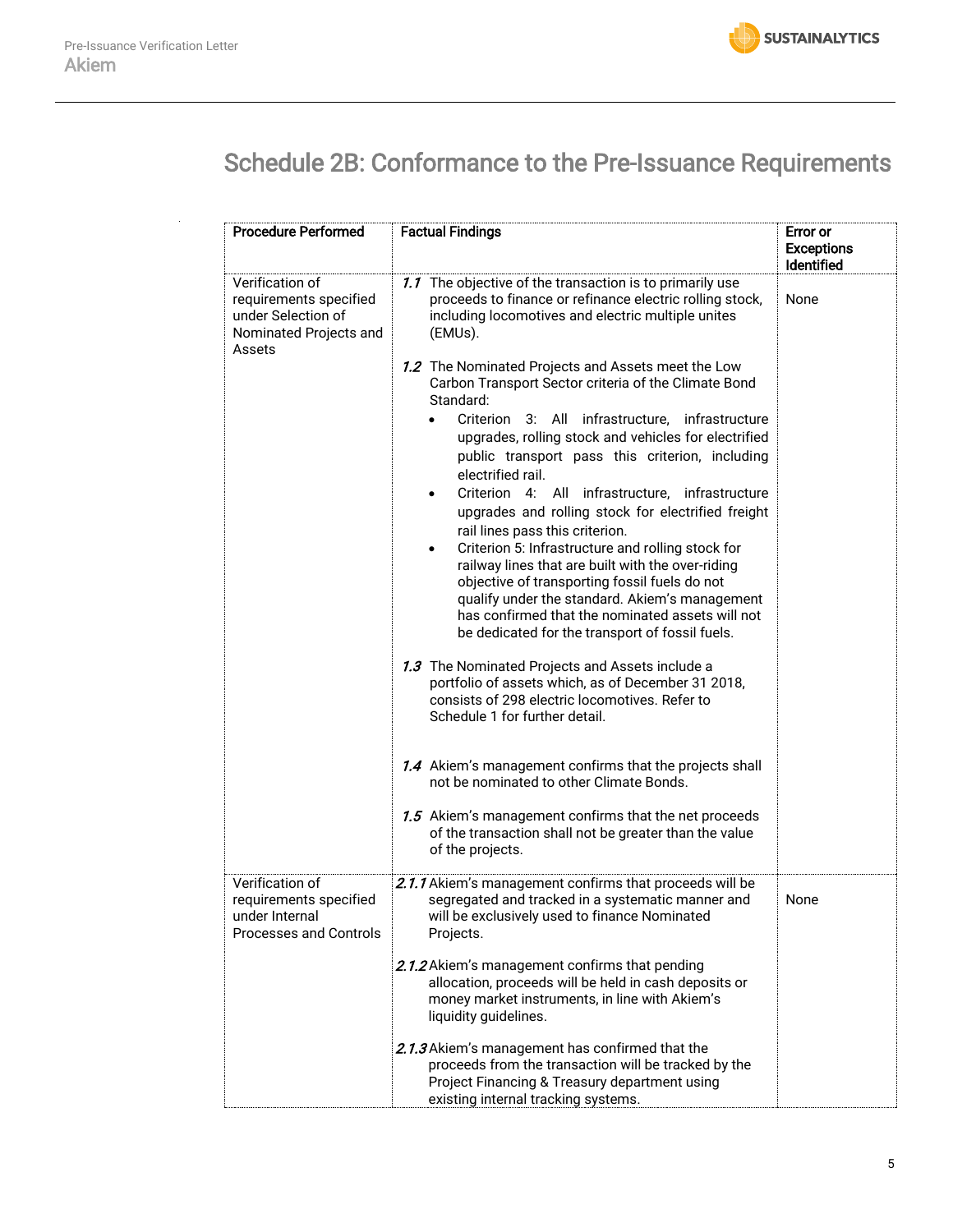

| Verification of<br>requirements specified<br>under Reporting Prior to<br>Issuance | 3.1.1 Akiem's management confirms that the proceeds of<br>the transaction will primarily be used to refinance<br>eligible electrical rolling stock.                                                                                                                                                                                                                                                                                                                                                                                                                                                                    | None |
|-----------------------------------------------------------------------------------|------------------------------------------------------------------------------------------------------------------------------------------------------------------------------------------------------------------------------------------------------------------------------------------------------------------------------------------------------------------------------------------------------------------------------------------------------------------------------------------------------------------------------------------------------------------------------------------------------------------------|------|
|                                                                                   | 3.1.2 Akiem's management confirms that unallocated<br>proceeds shall be held in cash deposits or money<br>market instruments, in line with Akiem's liquidity<br>guidelines                                                                                                                                                                                                                                                                                                                                                                                                                                             |      |
|                                                                                   | 3.1.3 The transaction's offer letter confirms that an<br>approved third party verifier has been appointed to<br>confirm the transaction's conformance with pre-<br>issuance requirements of the Low Carbon Transport<br>Sector criteria of the Climate Bonds Standard.                                                                                                                                                                                                                                                                                                                                                 |      |
|                                                                                   | 3.1.4 The transaction's offer letter confirms that an<br>approved third party verifier will conduct post-issuance<br>assurance exercise within a year's time to reaffirm<br>conformance of the transaction with the Low Carbon<br>Transport Sector criteria of the Climate Bonds<br>Standard. No third-party verifier has been appointed<br>yet to conduct the Post-Issuance assurance exercise.<br>Post-issuance will be carried out 12 months after<br>issuance. However, conducting periodic Assurance<br>Engagements over the term of the transaction is at the<br>discretion of the issuer, as per CBI guidelines |      |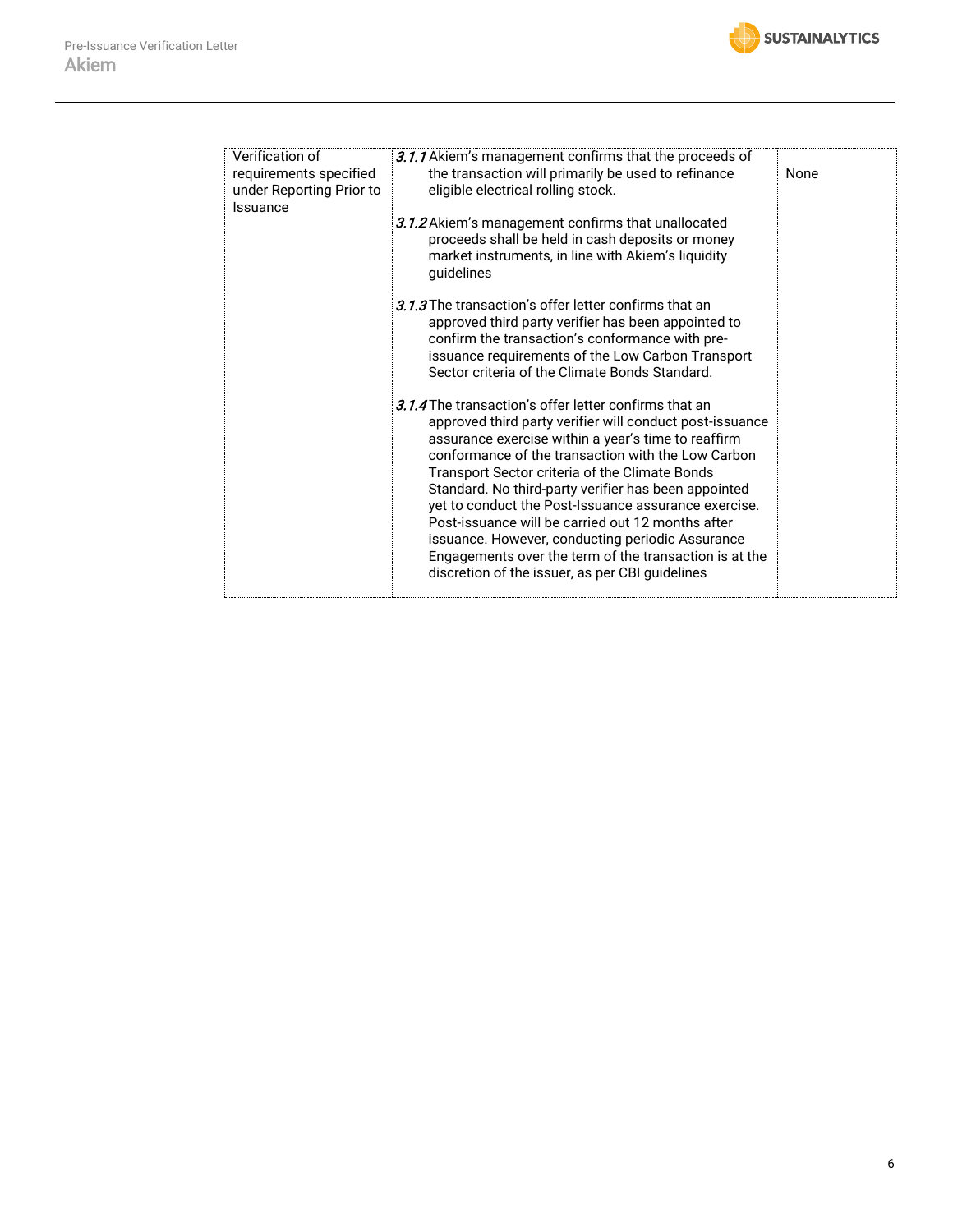# Disclaimer

© Sustainalytics 2019. All rights reserved.

The intellectual property rights to this Second-Party Opinion (the "Opinion") are vested exclusively in Sustainalytics. Unless otherwise expressly agreed in writing by Sustainalytics, no part of this Opinion may be reproduced, disseminated, comingled, used to create derivative works, furnished in any manner, made available to third parties or published, parts hereof or the information contained herein in any form or in any manner, be it electronically, mechanically, through photocopies or recordings, nor publicly released without the "Green Bond Framework" in conjunction with which this Opinion has been developed.

The Opinion was drawn up with the aim to provide objective information on why the analyzed bond is considered sustainable and responsible, and is intended for investors in general, and not for a specific investor in particular. Consequently, this Opinion is for information purposes only and Sustainalytics will not accept any form of liability for the substance of the opinion and/or any liability for damage arising from the use of this Opinion and/or the information provided in it.

As the Opinion is based on information made available by the client, the information is provided "as is" and, therefore Sustainalytics does not warrant that the information presented in this Opinion is complete, accurate or up to date, nor assumes any responsibility for errors or omissions. Any reference to third party names is for appropriate acknowledgement of their ownership and does not constitute a sponsorship or endorsement by such owner.

Nothing contained in this Opinion shall be construed as to make a representation or warranty, express or implied, regarding the advisability to invest in or include companies in investable universes and/or portfolios. Furthermore, nothing contained in this Opinion shall be construed as an investment advice (as defined in the applicable jurisdiction), nor be interpreted and construed as an assessment of the economic performance and credit worthiness of the bond, nor to have focused on the effective allocation of the funds' use of proceeds.

The client is fully responsible for certifying and ensuring its commitments' compliance, implementation and monitoring.

In case of discrepancies between the English language and translated versions, the English language version shall prevail.